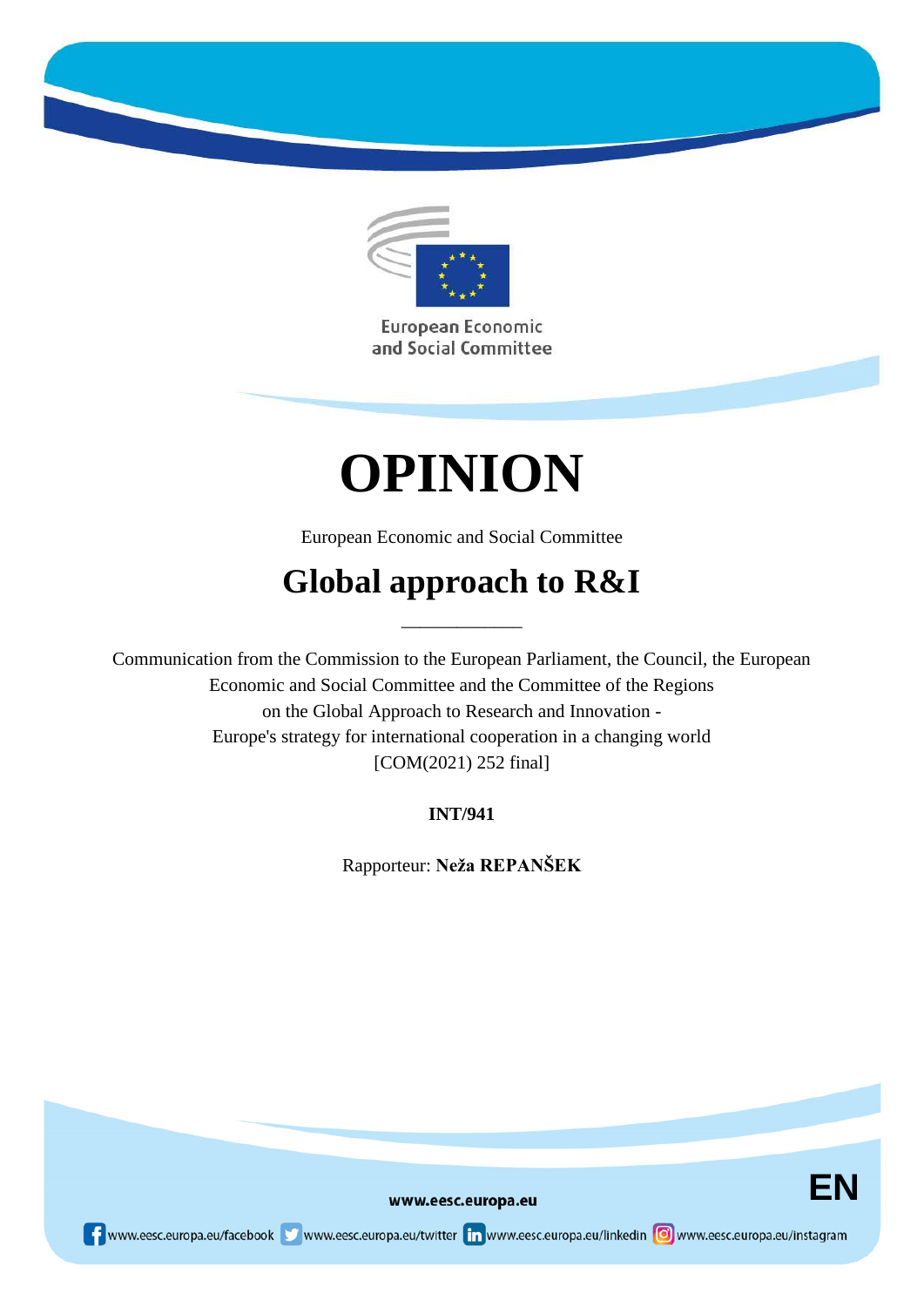| Referral                  | European Commission, 01/07/2021                                    |
|---------------------------|--------------------------------------------------------------------|
| Legal basis               | Article 304 of the Treaty on the Functioning of the European Union |
| Section responsible       | Single Market, Production and Consumption                          |
| Adopted in section        | 30/09/2021                                                         |
| Adopted at plenary        | 20/10/2021                                                         |
| Plenary session No        | 564                                                                |
| Outcome of vote           |                                                                    |
| (for/against/abstentions) | 231/0/4                                                            |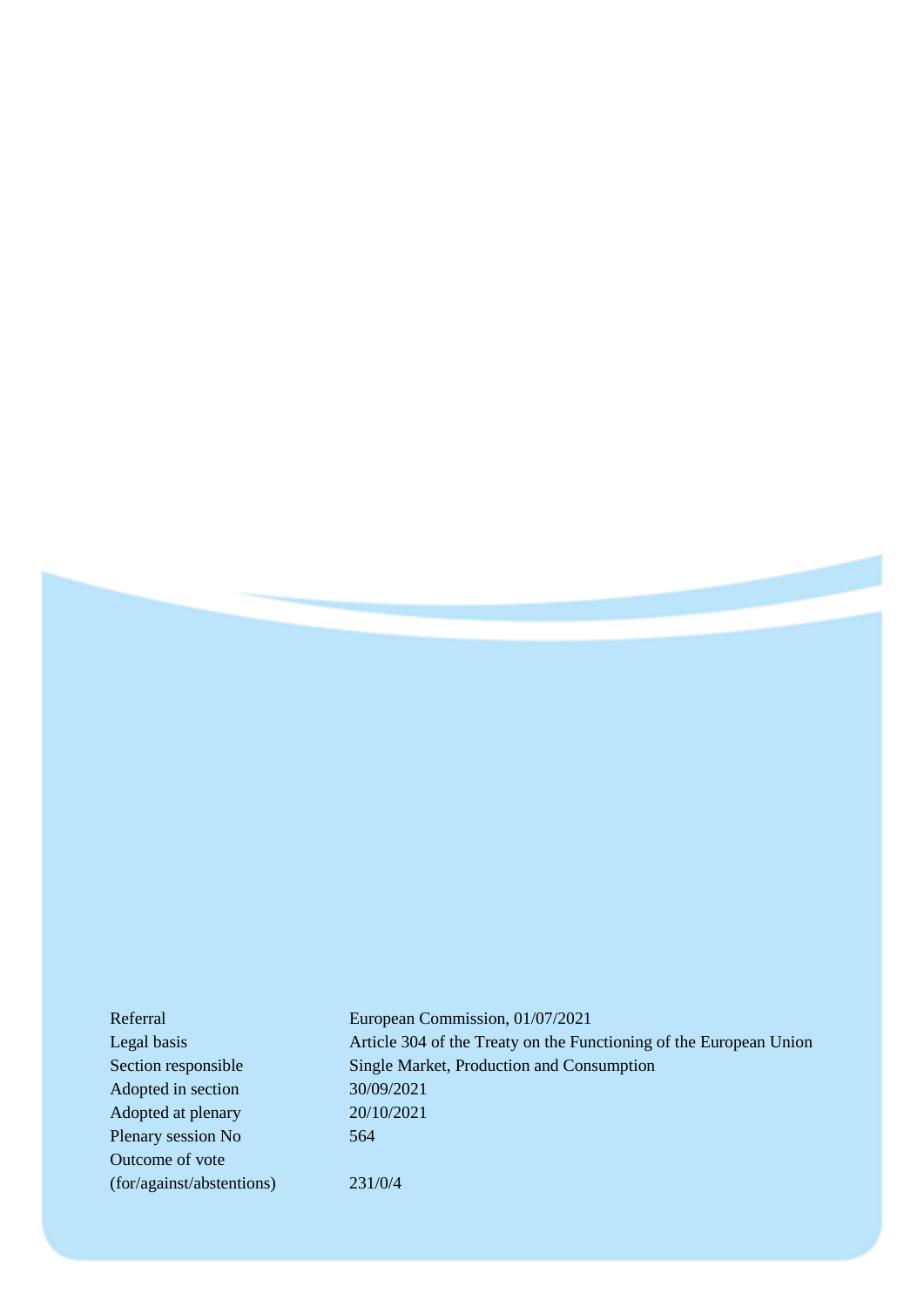#### 1. **Conclusions and recommendations**

- 1.1 The EESC welcomes the EU's commitment to lead and to preserve openness in international research and innovation cooperation, while promoting a level playing field and reciprocity underpinned by fundamental values.
- 1.2 The EESC welcomes the conclusions of the "Bonn Declaration on Freedom of Scientific Research", adopted at the Ministerial Conference on the European Research Area (ERA) in that city on 20 October 2020, as it represents a precondition for a dynamic research and innovation landscape which strives for the advancement of knowledge and the benefit of society. The EESC supports the adoption of these principles at international level in future.
- 1.3 The EESC deems it necessary to better involve civil society organisations in supporting EU institutions and Member States in developing extraordinary policies and special programmes (careers mobility, attracting/retaining researchers, and applied research and innovation results for the entrepreneurship culture of EU SMEs) capable of collecting EU value added that can in turn feed an ambitious European Research Area<sup>1</sup> for the next decade. This should in particular involve taking into account lessons learnt during the pandemic and the impact of climate change on societies and economies, as well as the need to ensure the full transfer of knowledge and technology through the digital transformation of research. The pandemic has brought to the fore cooperation in the field of health, where the focus must be on making health care available, working to improve and strengthen health in a timely manner, as well as cooperation between health professionals, where working together can find solutions to even the most complex health problems.
- 1.4 The EESC would like to point out the importance of strengthening the EU's leading role in supporting multilateral research and innovation partnerships to deliver new solutions to green, digital, health, social and innovation challenges, taking into consideration the current impact of COVID-19 on European health systems, societies, business communities and the wider global economy.
- 1.5 To contribute concretely with the objective of a stronger EU in the world, the EESC asks for civil society organisations to be included appropriately at EU and national level in the European Commission's work in the monitoring of actions, as set out in its Communication. With a view to the planned ERA forum for transition, the EESC suggests facilitating joint action with EU and national institutions through a preliminary Civil Society Knowledge Network Report, which would be delivered and discussed at an international conference held in 2022.

#### 2. **General comments**

l

2.1 The Global Approach to Research and Innovation (R&I) presents the Commission's perspective for Europe's strategy on international cooperation in research and innovation. The strategy also

<sup>1</sup> Presidency note to the Council – Renewing the European Research Area – how to prepare the roll out of an ambitious ERA fit for the next decade? and New European Research Area: Council adopts conclusions – press release, 1 December 2020.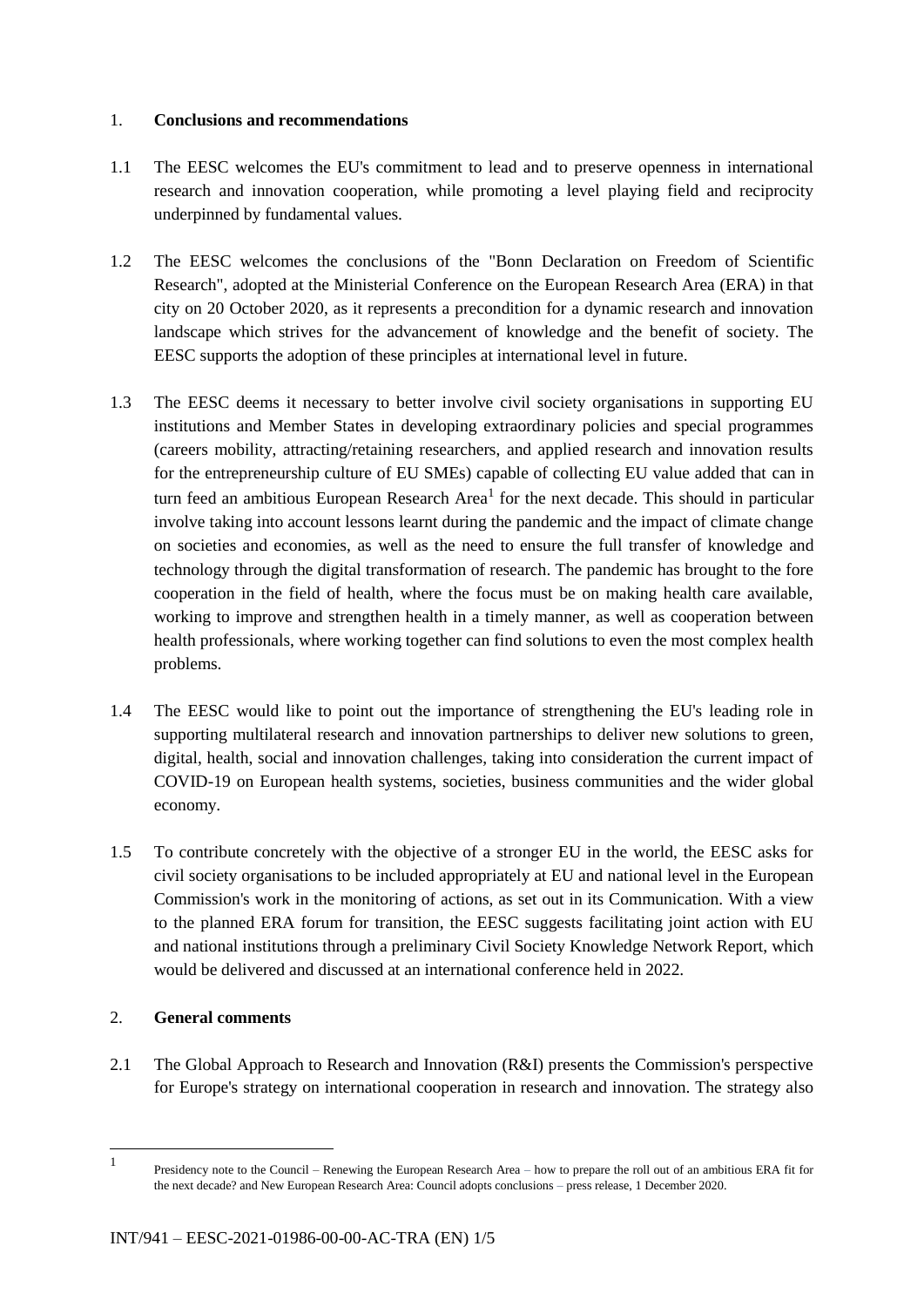aims to strengthen partnerships to deliver new solutions to green, digital, health, social and innovation challenges.

- 2.2 The new strategy builds on two principal objectives. First, it aims for a research and innovation environment that is based on rules and values, and that is also open, in order to help researchers and innovators around the world work together in multilateral partnerships and find solutions to global challenges. Second, it aims to ensure reciprocity and a level playing field in international cooperation in research and innovation.
- 2.3 The new global approach should be implemented through:
	- modulating EU bilateral cooperation in research and innovation to make it compatible with European interests and values and to strengthen the EU's open strategic autonomy;
	- mobilising science, technology and innovation to accelerate sustainable and inclusive development, and the transition to resilient, knowledge-based societies and economies in low and middle-income countries;
	- launching initiatives modelled on a Team Europe approach, which combines actions by the EU, financial institutions and Member States to maximise the effectiveness and impact of actions.
- 2.4 The Communication also serves as a guide to implementing the international dimension of the new EU programme for civil research and innovation, Horizon Europe, and its synergies with other EU programmes, in particular the Neighbourhood, Development and International Cooperation Instrument – Global Europe.

### 3. **Commitment to international openness and fundamental values in research and innovation**

- 3.1 To maintain leadership, the EU research and innovation programme has to remain open to the world. This means that participants from all over the world, regardless of their place of establishment or residence, should be able to participate in EU programmes such as Erasmus+ and Horizon Europe. Furthermore, respect and common understanding of values in research should be further promoted and implemented in all international partnerships.
- 3.2 Following up on *The European Code of Conduct for Research Integrity*<sup>2</sup> , the EESC opinion on A new European Research Area (ERA) for research and innovation<sup>3</sup> underlines the need to incorporate the principle of scientific and ethical integrity into research ethics and integrity, so as to prevent losses in terms of human health, money, and scientific failure. The Communication emphasises the role of the EU protecting common fundamental values when addressing ethical challenges and ensuring human-centred technological innovation.
- 3.3 Academic freedom, institutional autonomy, ethical and integrity aspects of research, empirical foundations, gender equality, diversity and inclusiveness should be mainstreamed and integrated

l

<sup>2</sup> *The European Code of Conduct for Research Integrity,* www.allea.org [accessed 6 June 2021].

<sup>3</sup> EESC opinion on *A new European Research Area (ERA) for Research and Innovation*[, OJ C 220, 9.6.2021, p. 79.](https://eur-lex.europa.eu/LexUriServ/LexUriServ.do?uri=OJ:C:2021:220:SOM:EN:HTML)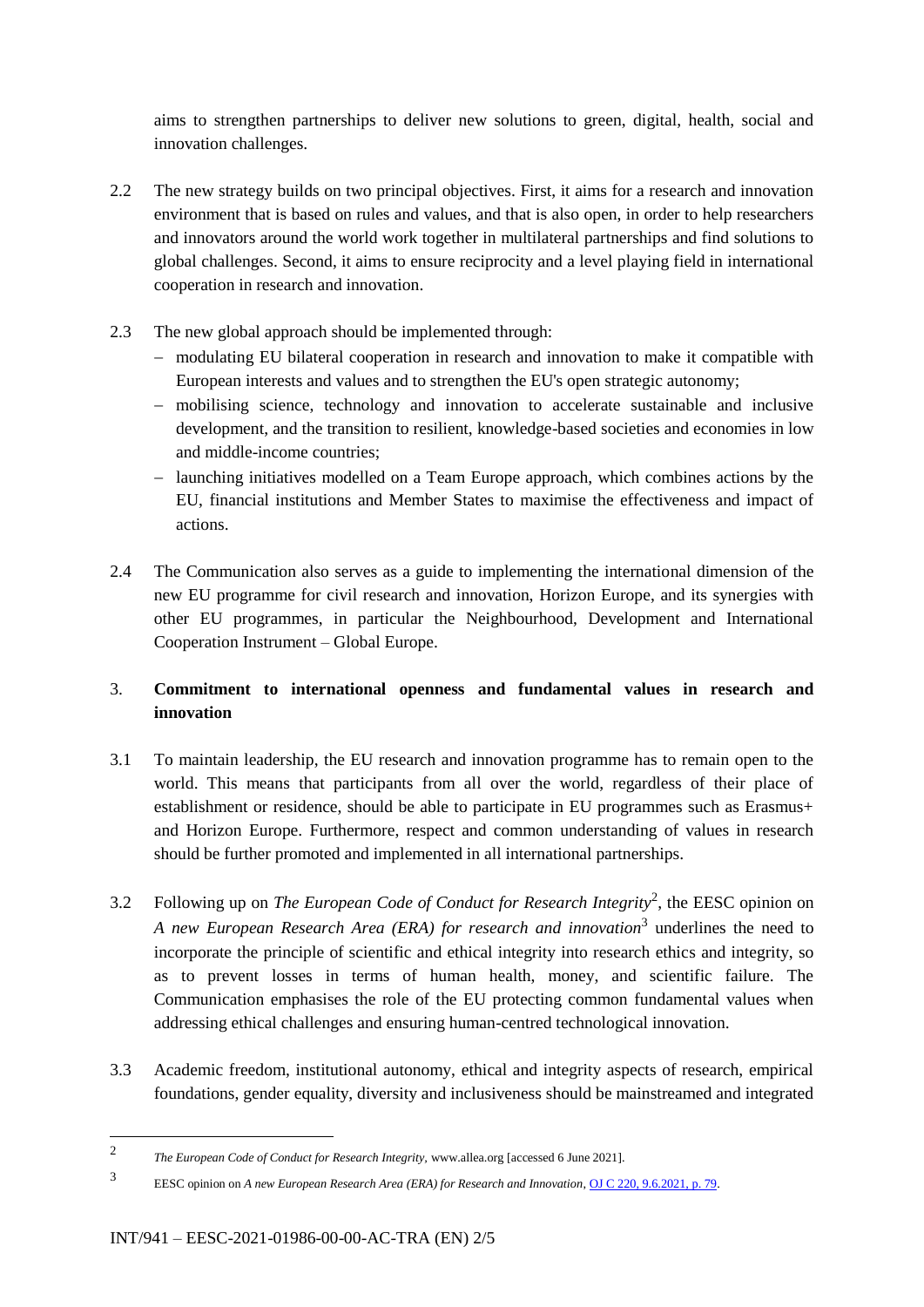in international research cooperation. The EESC strongly agrees with the importance of gender balance and equality, youth empowerment and participation, inclusion and diversity in global research in innovation. An inclusive and supportive environment for research, without political interference, along with opportunities for research, should be advocated at all levels. The EESC welcomes the EC initiative to develop and promote guidelines on dealing with foreign interference that targets EU research organisations and higher education institutions.

- 3.4 The global aim of the EU is to make datasets FAIR: findable, accessible, interoperable and reusable within the concept of open data and open science.
- 3.5 It is important to provide core funding at the national level, ensuring an adequate level of investment in research and development that is able to achieve the goals set in the sector.
- 3.6 Science Diplomacy could help the EU to project soft power and pursue its economic interests and values more effectively, meeting demand and interest from partner countries and playing to the EU's strengths as a research and innovation powerhouse. The EESC is convinced that a constructive social and civic dialogue at all levels would contribute to successful science diplomacy in our communities.

#### 4. **New balance – Towards a level playing field and reciprocity in R&I**

- 4.1 Through its policies and programmes, the EU is a major catalyst for internationalisation in research and innovation. It is able to involve production systems too, and mobilises science, young researchers, interdisciplinary networks, technology and innovation to accelerate sustainable and inclusive development, on the one hand, and the transition to resilient, knowledge-based societies and economies in low and middle-income countries, on the other. The EESC stresses the importance of private and particularly public investments in science in order to keep up with other global powers in research and innovation and to protect human rights and fundamental values at the same time.
- 4.2 Other major science powers are now spending more on science than the EU as a percentage of gross domestic product. Geopolitical tensions are rising and human rights and fundamental values such as academic freedom are being challenged. Academic freedom is a backbone of higher education in the  $EU^4$ , and it should be protected vis-à-vis third countries. In the light of recent events, the EESC welcomes and supports the appeal by European scholars<sup>5</sup> to seek immediate action to create expedited complementary legal pathways for researchers and scholars at risk, including scholars, students, and civil society actors from Afghanistan, especially women and ethnic and religious minorities.

l

<sup>4</sup> [http://bmbf.bmbfcluster.de/files/\\_DRP-EFR-Bonner\\_Erkl%C3%A4rung\\_EN\\_with%20signatures\\_M%C3%A4rz\\_2021.pdf](http://bmbf.bmbfcluster.de/files/_DRP-EFR-Bonner_Erkl%C3%A4rung_EN_with%20signatures_M%C3%A4rz_2021.pdf)

<sup>5</sup> [https://www.scholarsatrisk.org/2021/08/urgent-appeal-to-european-governments-and-eu-institutions-take-action-for-afghanistans](https://www.scholarsatrisk.org/2021/08/urgent-appeal-to-european-governments-and-eu-institutions-take-action-for-afghanistans-scholars-researchers-and-civil-society-actors/)[scholars-researchers-and-civil-society-actors/.](https://www.scholarsatrisk.org/2021/08/urgent-appeal-to-european-governments-and-eu-institutions-take-action-for-afghanistans-scholars-researchers-and-civil-society-actors/)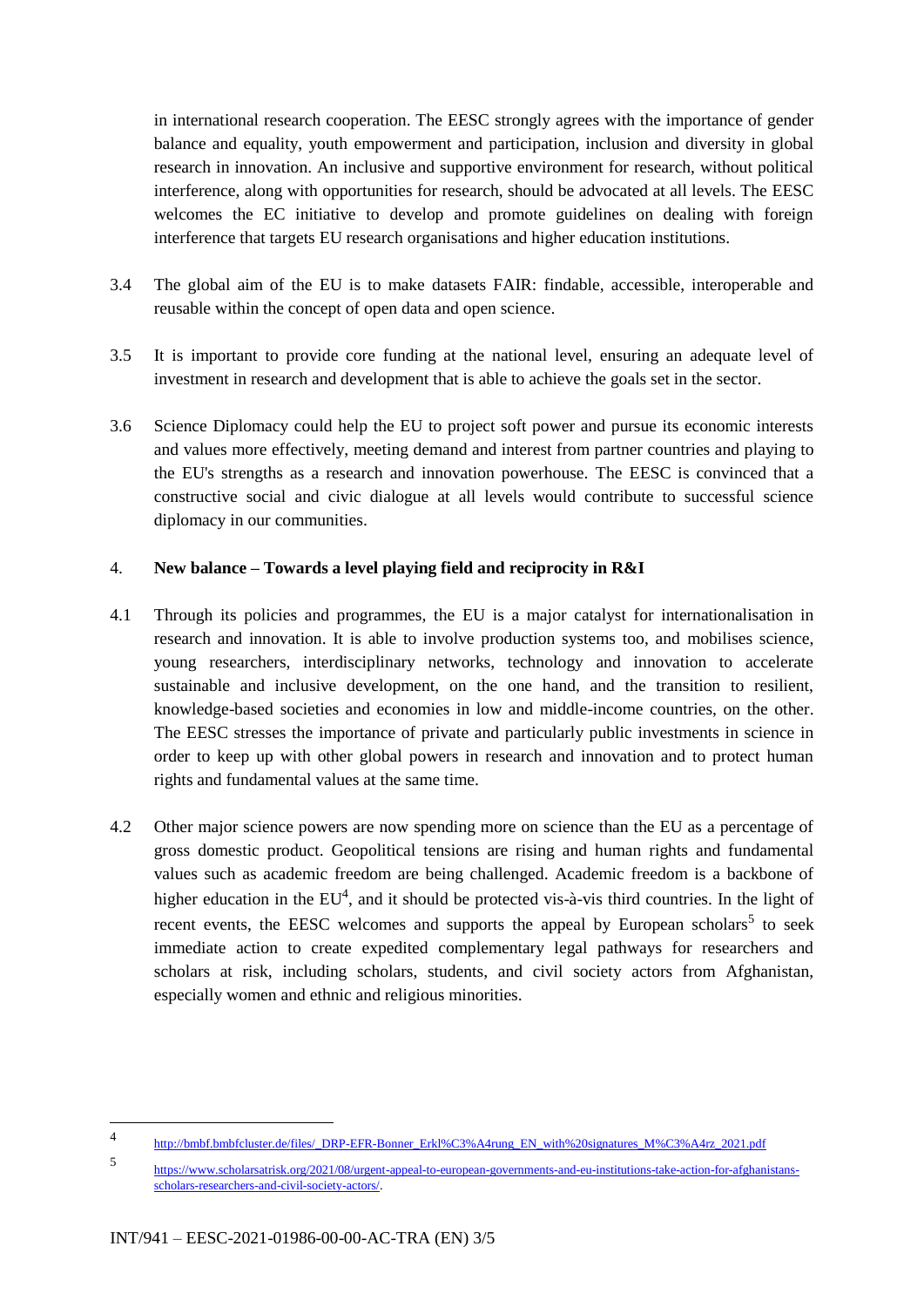#### 5. **Tackling global challenges together**

- 5.1 The EESC fully supports putting a clear focus on the Just Twin Transition, i.e. the Digital Transition and the Green Deal, health and post-COVID-19 long-term recovery policies. Europe needs to cooperate across borders on a scale never seen before, to learn how to develop, jointly with other partners, innovative solutions to deliver just green and digital transitions in line with the sustainable development goals and to promote Europe's resilience, prosperity and competitiveness – particularly in favour of micro SMEs – and support economic and social well-being. While fostering the transition towards a more resilient European economy, an inclusive recovery leaving no European behind is essential in the process of moving towards a sustainable European economy whilst creating new opportunities for workers. Social innovation can also play an important role in those processes.
- 5.2 Reciprocal openness, the free exchange of ideas and the co-creation of solutions are essential to the pursuit and advancement of fundamental knowledge. These are key components of a vibrant innovation ecosystem, because openness in cooperation, which characterises EU action, is taking place in a transformed global environment.
- 5.3 The mobilisation of the world's researchers and innovators will be crucial to the well-being of citizens and of future generations. As seen in recent global pandemic, strengthening international cooperation on issues such as global health, helps us achieve breakthrough innovations. The EU should support its objectives of open strategic autonomy by, in parallel, modulating its bilateral cooperation with non-EU countries in certain areas<sup>6</sup>.
- 5.4 In response to current global trends, the EU should lead by example, promoting rules-based multilateralism. The multilateral order needs to be reinvigorated to make it fit for purpose so that it can cope with global challenges, and respond to growing citizen demands for transparency, quality and inclusiveness. The EU should also promote the ambitious modernisation of key multilateral international institutions, pursuing a shared roadmap for reciprocal openness in research and innovation cooperation in order to facilitate a global response to global challenges and exchange best practices.
- 5.5 The EU should play a leading role as a setter of global sustainable standards and this should also be advanced through an increased role in international cooperation in "SME-friendly" prenormative and standardisation research. The EESC also stresses the importance of SME support measures in all areas of intellectual property rights protection.
- 5.6 The EESC fully supports the action plan on intellectual property<sup>7</sup> as a very good and holistic approach to modernising the EU IP system. Launching the Unitary Patent System needs to be a main priority and will considerably enhance the competitiveness of EU companies.

l

<sup>6</sup> Integrating cooperation with EFTA countries, the Western Balkans, Turkey, countries covered by the European Neighbourhood Policy and the United Kingdom, deepening EU partnerships with Africa, Latin America and other regions etc.

<sup>7</sup> [EESC opinion Action plan/intellectual property](https://www.eesc.europa.eu/en/our-work/opinions-information-reports/opinions/action-planintellectual-property) [OJ C 286, 16.7.2021, p. 59](https://eur-lex.europa.eu/legal-content/EN/TXT/PDF/?uri=CELEX:52020AE5871&rid=3)